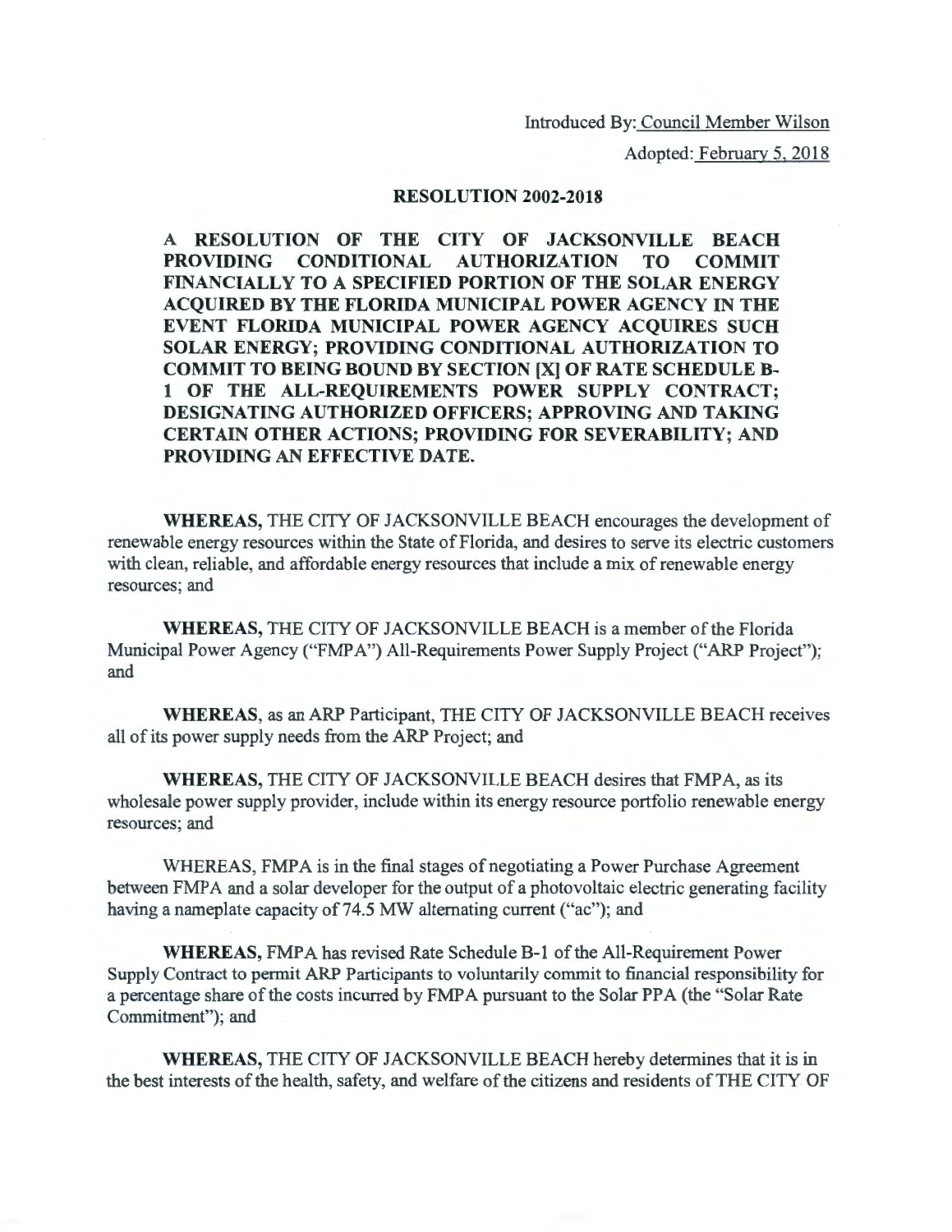JACKSONVILLE BEACH to commit financially, subject to the conditions set forth in this Resolution, to the Solar Rate Commitment set forth in the revised Rate Schedule B-1.

## NOW THEREFORE, BE IT RESOLVED BY THE CITY COUNCIL OF THE CITY OF JACKSONVILLE BEACH AS FOLLOWS:

Section 1. Solar Power Entitlement Share. The City of Jacksonville Beach desires to commit financially to a portion of the potential FMPA solar energy entitlement acquired by FMPA pursuant to a solar power purchase agreement, to the extent one is entered into by FMPA, at a Solar Rate Commitment of 10 MW, provided that the dollar-per-MWh amount for the City of Jacksonville Beach's Solar Rate Commitment does not exceed \$38/MWh.

Section 2. Acknowledgement. The City of Jacksonville Beach acknowledges that its Solar Rate Commitment is dependent upon FMPA entering into, and subject to the terms and conditions of, a power purchase agreement between FMPA and a solar developer (the "Solar PPA"). Such Solar PPA is subject to approval by the FMPA Executive Committee. The City of Jacksonville Beach shall not be bound by the Solar PPA, its Solar Rate Commitment, the Solar Rate provisions of Rate Schedule B-1 of the ARP Contract, or any other agreements unless and until they have been reviewed and are acceptable to The City of Jacksonville Beach.

Section 3. Solar Rate Commitment. In the event FMPA enters into the Solar PPA and the Solar Rate Commitment does not exceed the dollar-per-MWh price set forth in Section 1 of this Resolution, and The City of Jacksonville Beach has reviewed and finds acceptable (1) the Solar PPA, (2) Rate Schedule B-1 of the ARP Contract, and (3) the ARP Solar Participant Agreement, provided that all the conditions of this Resolution are met, The City of Jacksonville Beach hereby commits to the Solar Rate Commitment.

Section 4. Designation of Authorized Officers. The Mayor and City Manager are each hereby designated as "Authorized Officers" of the City of Jacksonville Beach for the purposes of executing and delivering the documents, agreements, or instruments necessary to commit to the Solar Rate Commitment in the manner specified therein and taking any other actions authorized by this Resolution.

Section 5. Further Actions. Each Authorized Officer of the City of Jacksonville Beach is hereby authorized and empowered to take all further actions as may be necessary or desirable in carrying out the terms and provisions of this Resolution and each of the documents, agreements or instruments necessary to commit to the Solar Rate Commitment at their sole discretion.

Section 6. Severability. If one or more provisions of this Resolution should be determined by a court of competent jurisdiction to be contrary to law, such provisions shall be deemed to be severable from the remaining provisions hereof, and shall in no way affect the validity or enforceability of such remaining provisions.

Section 7. Effectiveness. This Resolution shall take effect immediately upon its adoption.